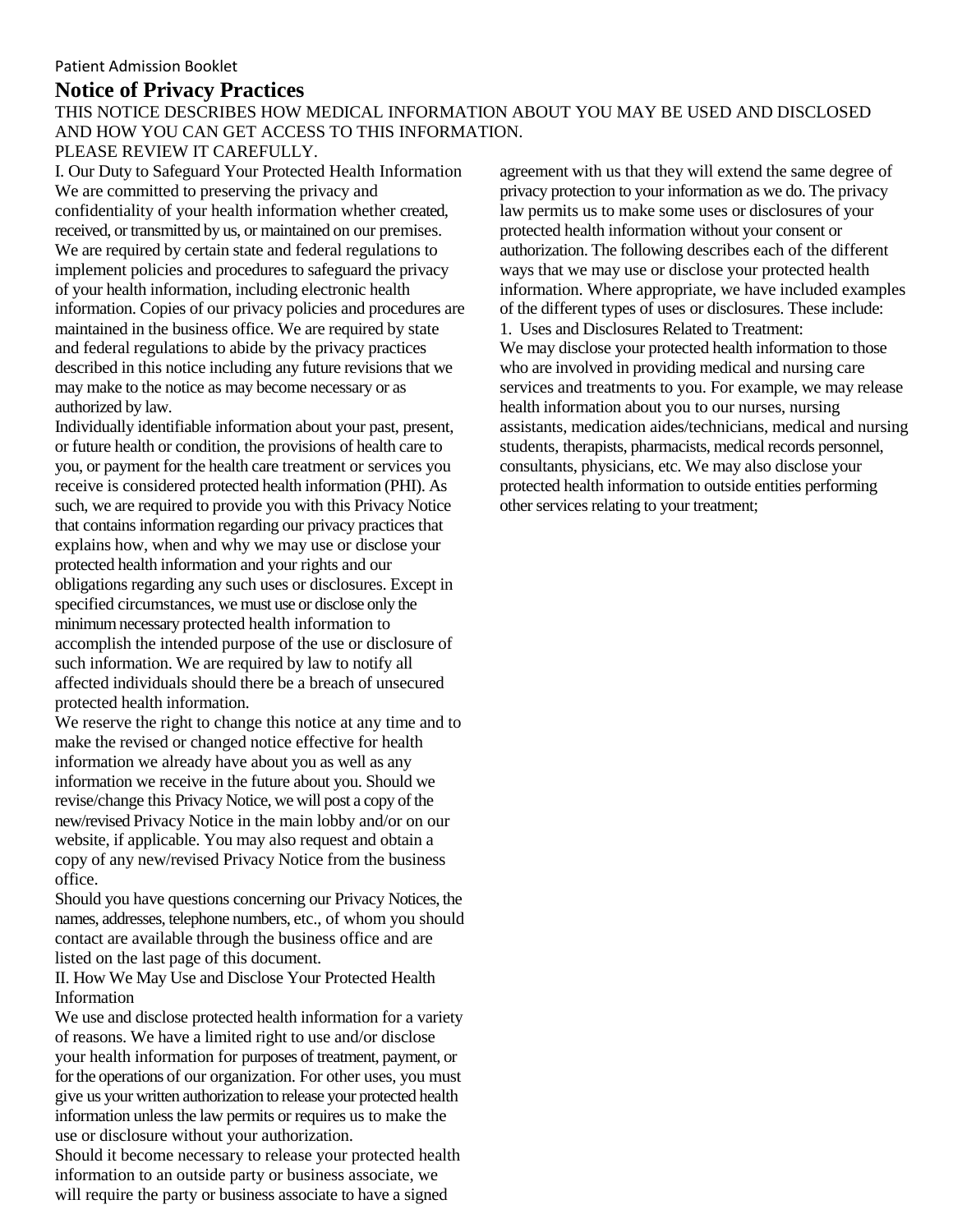such as diagnostic laboratories, home health/ hospice agencies, family members, etc.

2. Uses and Disclosures Related to Payment: We may use or disclose your protected health information to bill and collect payment for services or treatments we provided to you. For example, we may contact your insurance provider, health plan, or another third party to obtain payment for services we provided to you. 3. Uses and Disclosures Related to Health Care Operations:

We may use or disclose your protected health information should it become necessary in performing certain functions within our organization to ensure that you and others continue to receive quality care and services. For example, we may take your photograph for medication identification purposes or use your health information to evaluate the effectiveness of the care and services you are receiving. We may disclose your protected health information to our staff (nurses, nursing assistants, physicians, staff consultants, therapists, etc.) for auditing, care planning, treatment, and learning purposes. We may also combine your health information with information from other health care providers to study how we are performing in comparison to like organizations or what we can do to improve the care and services we provide to you. When information is combined, we remove all information that would identify you so that others may use the information in developing research on the delivery of health care services without learning your identity.

4. Uses and Disclosures Related to Fundraising Activities:

We may use a limited amount of your protected health information when raising money for our organization and its operations. We may also disclose this information to a foundation related to the organization so that the foundation may contact you to raise money on our behalf. The information we may use will be limited to your name, address, telephone number, and dates for which you received treatment or services through our organization. If you do not wish to be contacted for participation in fundraising activities or have this information provided to our affiliated foundation, you may elect not to receive fundraising communications. There is no cost to you to opt out of fundraising communications. You may use our *Request to Restrict the Use and*

*Disclosure of Protected Health Information* form to submit your opt-out request to us. Copies of this form are available in the business office. The name of the person to contact and the method of contacting him/her are listed on the last page of this notice.

5. Use and Disclosures Related to Treatment Alternatives, Health-Related Benefits and Services:

We may use or disclose your protected health information for purposes of contacting you to inform you of treatment alternatives or health-related benefits and services that may be of interest to you. For example, a newly released medication or treatment that has a direct relationship to your treatment or medical condition.

III. Uses and Disclosures Requiring Your Written Authorization

For uses and disclosures of your protected health information beyond treatment, payment and operations purposes, we are required to have your written authorization, except as permitted by law. You have the right to revoke an authorization at any time to stop future uses or disclosures of your information except to the extent that we have already undertaken an action in reliance upon your authorization. Your revocation request must be provided to us in writing. The name, address, telephone number of the person to contact is located on the last page of this document. You may use our *Authorization for Use or Disclosure of Protected Health Information* form and/or our *Revocation of an Authorization* form to submit your request to us. Copies of these forms are available in the business office. Uses or disclosures that require your written authorization include, but are not limited to, the following: 1. Psychotherapy Notes:

We are required to have your written authorization for the use or disclosure of your psychotherapy notes (if applicable) except to carry out treatment, to obtain payment, or to carry out health care operations; or for a use or disclosure that is permitted or required by law.

## 2. Marketing:

We are required to have your written authorization for the use of your protected health information for marketing purposes, except if communication is in the form of faceto-face communication between you and our facility, or if you are provided a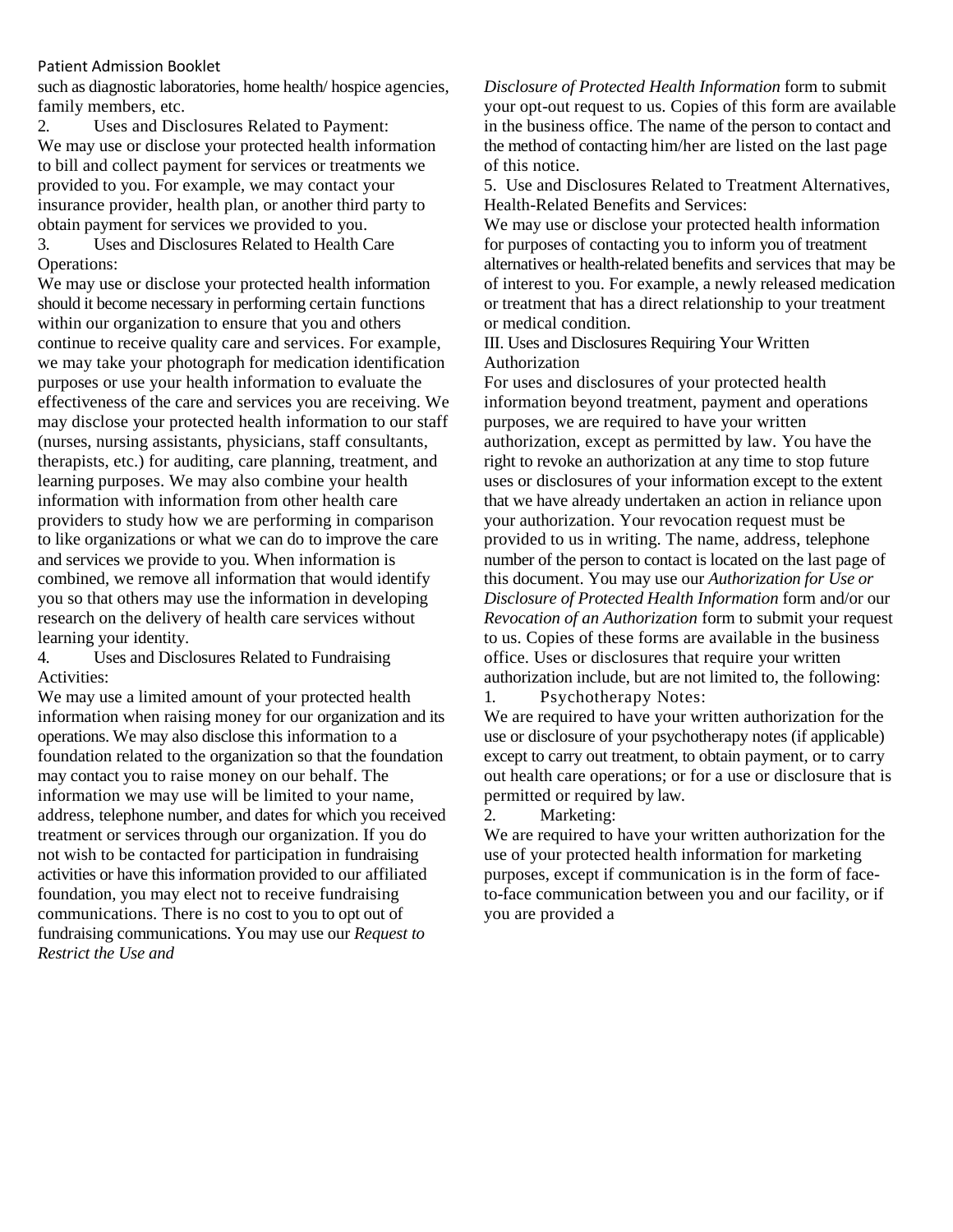promotional gift of nominal value by our facility. If the marketing purposes for which we obtain written authorization involve financial compensation to us from a third party, this information will be stated in your authorization.

3. Sale of Protected Health Information:

We are required to obtain your written authorization for the sale of your protected health information. If the sale of your protected health information results in financial compensation to this organization, this information will be stated in your authorization.

4. Other Uses and Disclosures Not Described in this Notice.

We are required to obtain your written authorization for any uses or disclosures of your protected health information other than those described in this notice.

IV. Uses or Disclosures of Information Based Upon Your Verbal Agreement

In the following situations, we may disclose a limited amount of your protected health information if we provide you with an advance oral or written notice and you do not object to such release or such release is not otherwise prohibited by law. However, if there is an emergency situation and you are unable to object (because you were not present or you were incapacitated, etc.), disclosure may be made if it is consistent with any prior expressed wishes and disclosure is determined to be in your best interest. When a disclosure is made based on these or emergency situations, we will only disclose health information relevant to the person's involvement in your care. For example, if you are sent to the emergency room, we may only inform the person that you suffered an apparent heart attack, stroke, etc., and/or we may provide information on your prognosis or progress. You will be informed and given an opportunity to object to further disclosures of such information as soon as you are able to do so.

1. Information Used or Disclosed in the Facility/ Community Directory: (Only applicable for nursing and assisted living facilities.)

We may use or disclose your name, unit or room number, and religious affiliation in our facility/ community directory. We may also disclose your religious affiliation to a member of the clergy. Information concerning your general condition or room location may be provided to callers or visitors when they ask for you by name. You may object to the release of this information. You may use our

*Request to Restrict The Use or Disclosure of Protected Health Information* form to notify us of your objection or your objection may be made orally. The name, address, and telephone number of the person to whom you may make your objection is listed on the last page of this document. 2. Information Disclosed to Family Members, Friends or Others Involved in Your Care:

We may disclose your protected health information to your family members and friends who are involved in your care or who help pay for your care. In the case of your death, we may disclose to a family member, friend, or others involved in your care, protected health information that is relevant to such a person's involvement, unless doing so is inconsistent with any prior expressed preferences. We may also disclose your protected health information to a disaster relief organization for the purposes of notifying your family and/or friends about your general condition, location, and/or status (i.e., alive or dead). You may object to the release of this information. You may use our *Request to Restrict The Use or Disclosure of Protected Health Information* form to notify us of your objection or your objection may be made orally. The name, address, and telephone number of the person to whom you may make your objection is listed on the last page of this document.

V. Uses and Disclosures of Information That Do Not Require Your Consent or Authorization

State and federal laws and regulations either require or permit us to use or disclose your protected health information without your consent or authorization. The uses or disclosures that we may make without your consent or authorization include the following:

1. When Required by Law:

We may disclose your protected health information when a federal, state or local law requires that we report information about suspected abuse, neglect, or domestic violence, reporting adverse reactions to medications or injury from a health care product, or in response to a court order or subpoena.

2. For Public Health Activities for the Purpose of Preventing or Controlling Disease, Injury or Disability:

We may disclose your protected health information when we are required to collect information about diseases or injuries (e.g., your exposure to a disease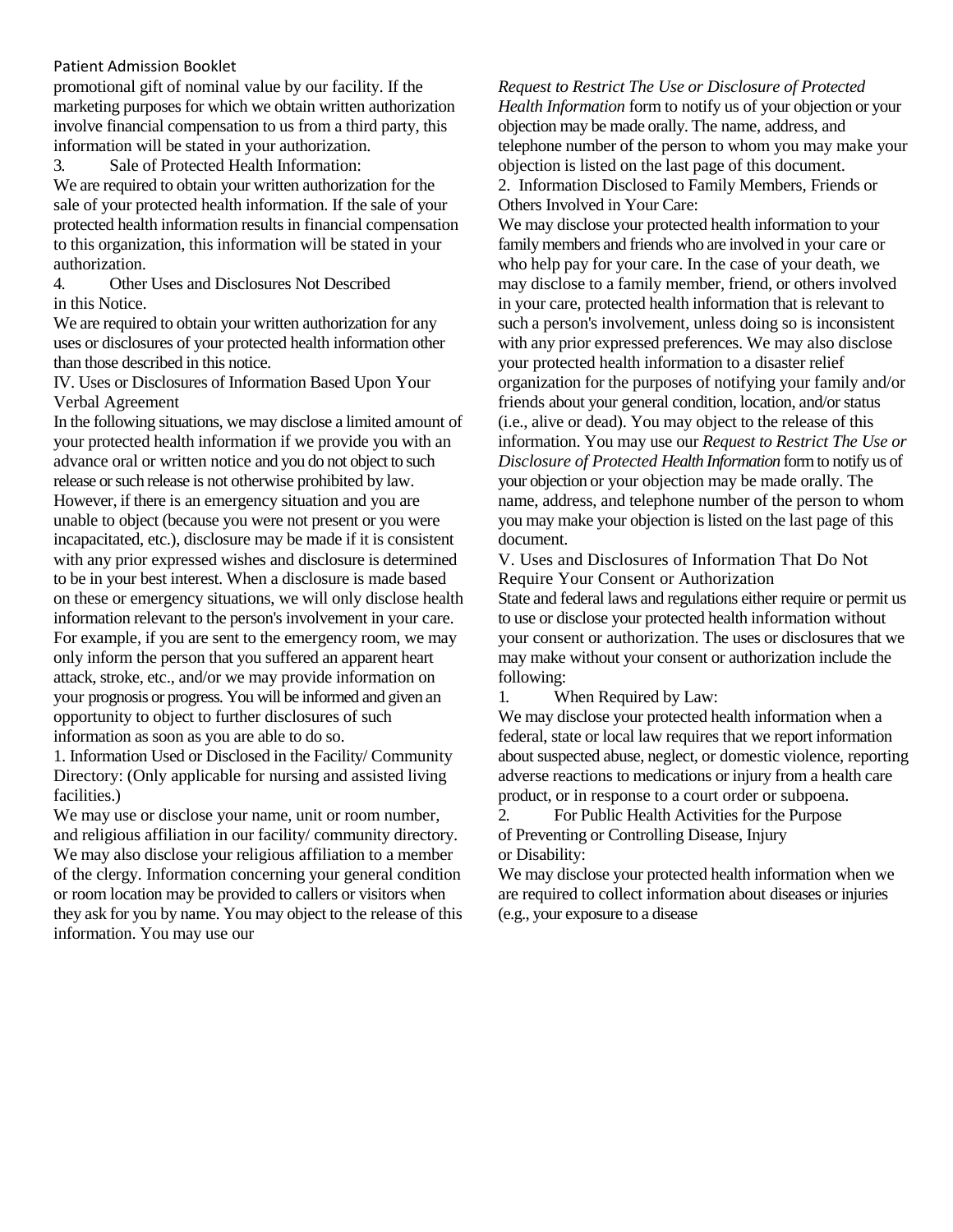or your risk for spreading or contracting a communicable disease or condition, product recalls, or to report vital statistics (e.g., births/deaths) to the public health authority).

3. For Health Oversight Activities:

We may disclose your protected health information to a health oversight agency such as a protection and advocacy agency, the state agency responsible for inspecting our organization or to other agencies responsible for monitoring the health care system for such purposes as reporting or investigation of unusual incidents or to ensure that we are in compliance with applicable state and federal laws and regulations and civil rights issues.

4. To Coroners, Medical Examiners, Funeral Directors, Organ Procurement Organizations or Tissue Banks:

We may disclose your protected health information to a coroner or medical examiner for the purpose of identifying a deceased individual or to determine the cause of death. We may also disclose your health information to a funeral director for the purposes of carrying out your wishes and/or for the funeral director to perform his/her necessary duties. If you are an organ donor, we may disclose your protected health information to the organization that will handle your organ, eye or tissue donation for the purposes of facilitating your organ or tissue donation or transplantation.

5. For Research Purposes:

We may disclose your protected health information for research purposes only when a privacy board has approved the research project. However, we may use or disclose your protected health information to individuals preparing to conduct an approved research project in order to assist such individuals in identifying persons to be included in the research project. Researchers identifying persons to be included in the research project will be required to conduct all activities onsite. If it becomes necessary to use or disclose information about you that could be used to identify you by name, we will obtain your written authorization before permitting the researcher to use your information. Researchers will be required to sign a Confidentiality and Non-Disclosure Agreement form before being permitted access to health information for research purposes. A sample copy of this agreement may be obtained from the business office.

6. To Avert a Serious Threat to Health or Safety: We may disclose your protected health information to avoid a serious threat to your health or safety or to the health or safety of others. When such disclosure is necessary, information will only be released to those law enforcement agencies or individuals who have the ability or authority to prevent or lessen the threat of harm.

7. For Specific Government Functions: We may disclose protected health information of military personnel and veterans, when requested by military command authorities, to authorized federal authorities for the purposes of intelligence, counterintelligence, and other national security activities (such as protection of the President), or to correctional institutions.

VI. Your Rights Regarding Your Protected Health Information

You have the following rights concerning the use or disclosure of your protected health information that we create or that we may maintain on our premises:

1. Your Right to Request Restrictions on Uses and Disclosures of Your Protected Health Information: You have the right to request that we limit how we use or disclose your protected health information for treatment, payment or health care operations. For example:

a. You have the right to request a restriction on certain disclosures to your health plan if the disclosure is purely for carrying out payment or for healthcare operations, AND the restriction you are requesting is for services paid for by you out-of-pocket.

b. You also have the right to request a limit on the health information we disclose about you to someone who is involved in your care or the payment for your care or services. For example, you could request that we not disclose to family members or friend's information about a medical treatment you received.

Should you wish a restriction placed on the use and disclosure of your protected health information, you must submit such request in writing. You may submit such request using our *Request to Restrict the Use and Disclosure of Protected Health*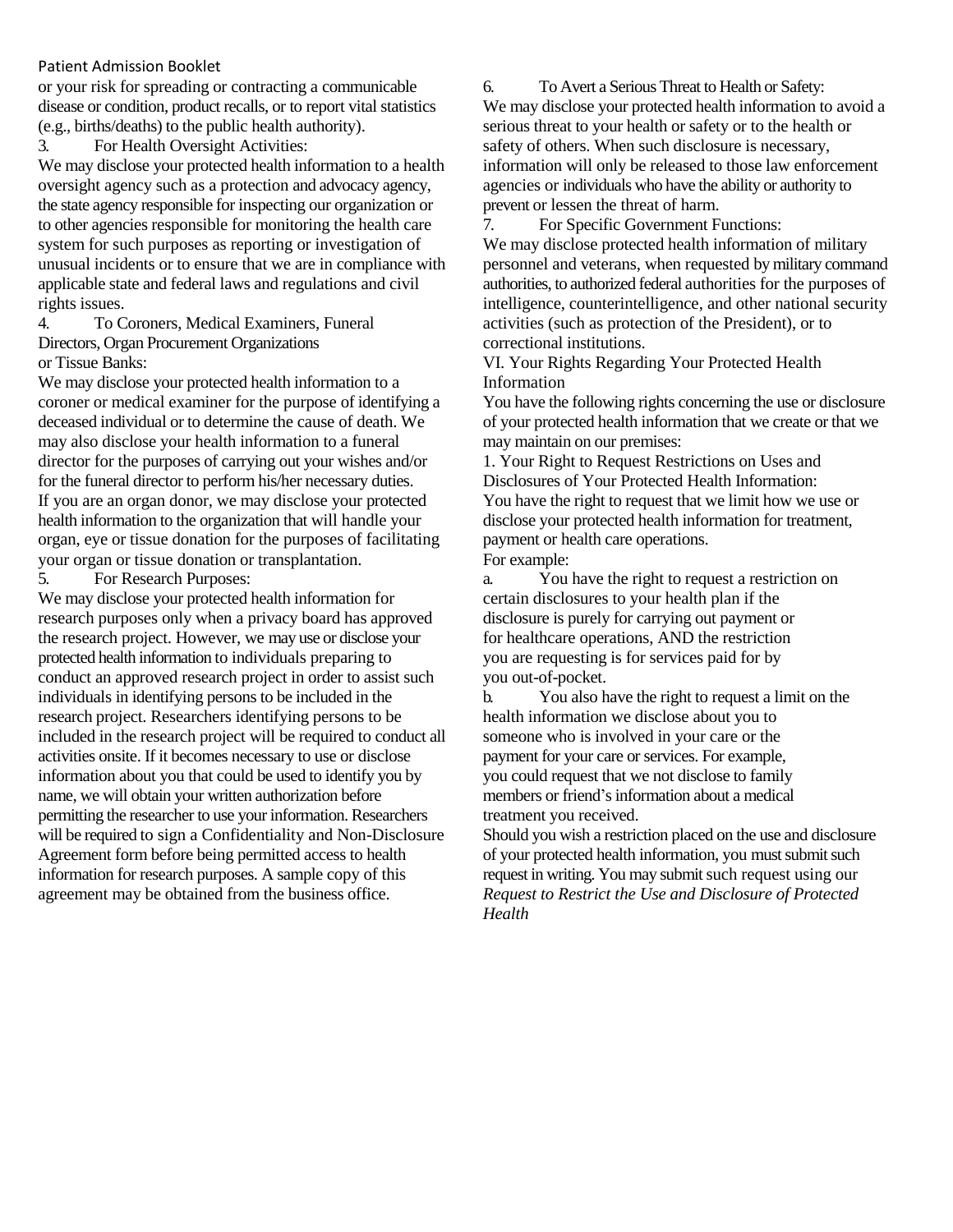*Information* form. Copies of this form are available in the business office. The name, address, and telephone number of the person to whom the request is to be submitted is listed on the last page of this document.

We are not required to agree to your restriction request. However, should we agree, we will comply with your request not to release such information unless the information is needed to provide emergency care or treatment to you.

2. Your Right to Inspect and Copy Your Medical and Billing Records:

You have the right to inspect and copy your health information, such as your medical and billing records that we use to make decisions about your care and services. In order to inspect and/or copy your health information, you must submit a written request to us. If you request a copy of your medical information, we may charge you a reasonable fee for the paper, labor, mailing, and/or retrieval costs involved in filling your requests. We will provide you with information concerning the cost of copying your health information prior to performing such service.

The name, address, and telephone number of the person to whom you may file your request is listed on the last page of this document. You may submit your requests on our Request for Inspection/Copy of Protected Health Information form. Copies of these forms are available in the business office. We will respond within thirty (30) days of receipt of such requests. Should we deny your request to inspect and/or copy your health information, we will provide you with written notice of our reasons of the denial and your rights for requesting a review of our denial. If such review is granted or is required by law, we will select a licensed health care professional not involved in the original denial process to review your request and our reasons for denial. We will abide by the reviewer's decision concerning your inspection/copy requests. You may submit your denial review requests on our Denial of Inspection/Copy of Protected Health Information form. Copies of these forms are available in the business office. 3. Your Right to Amend or Correct Your

Health Information:

You have the right to request that your health information be amended or corrected if you have reason to believe that certain information is incomplete

or incorrect. You have the right to make such requests of us for as long as we maintain/retain your health information. Your requests must be submitted to us in writing. We will respond within sixty (60) days of receiving the written request. If we approve your request, we will make such amendments/corrections and notify those with a need to know of such amendments/corrections.

We may deny your request if:

a. Your request is not submitted in writing;

b. Your written request does not contain a reason to support your request;

c. The information was not created by us, unless the person or entity that created the information is no longer available to make the amendment;

d. It is not a part of the health information kept by or for our organization;

e. It is not part of the information which you would be permitted to inspect and copy; and/or

f. The information is already accurate and complete.

If your request is denied, we will provide you with a written notification of the reason(s) of such denial and your rights to have the request, the denial, and any written response you may have relative to the information and denial process appended to your health information.

The name, address, and telephone number of the person to whom you may file your request is listed on the last page of this document. You may submit your amendment/correction requests on our Request for Amendment/Correction of Protected Health Information form. Copies of these forms are available in the business office.

4. Your Right to Request Confidential Communications: You have the right to request, that we communicate with you about your health matters in a certain way or at a certain location. For example, you may request that we not send any health information about you to a family member's address. We will agree to your request as long as it is reasonably easy for us to do so. You are not required to reveal nor will we ask the reason for your request. To request confidential communication you must:

- a. Notify us in writing;
- b. Indicate what information you wish to limit;